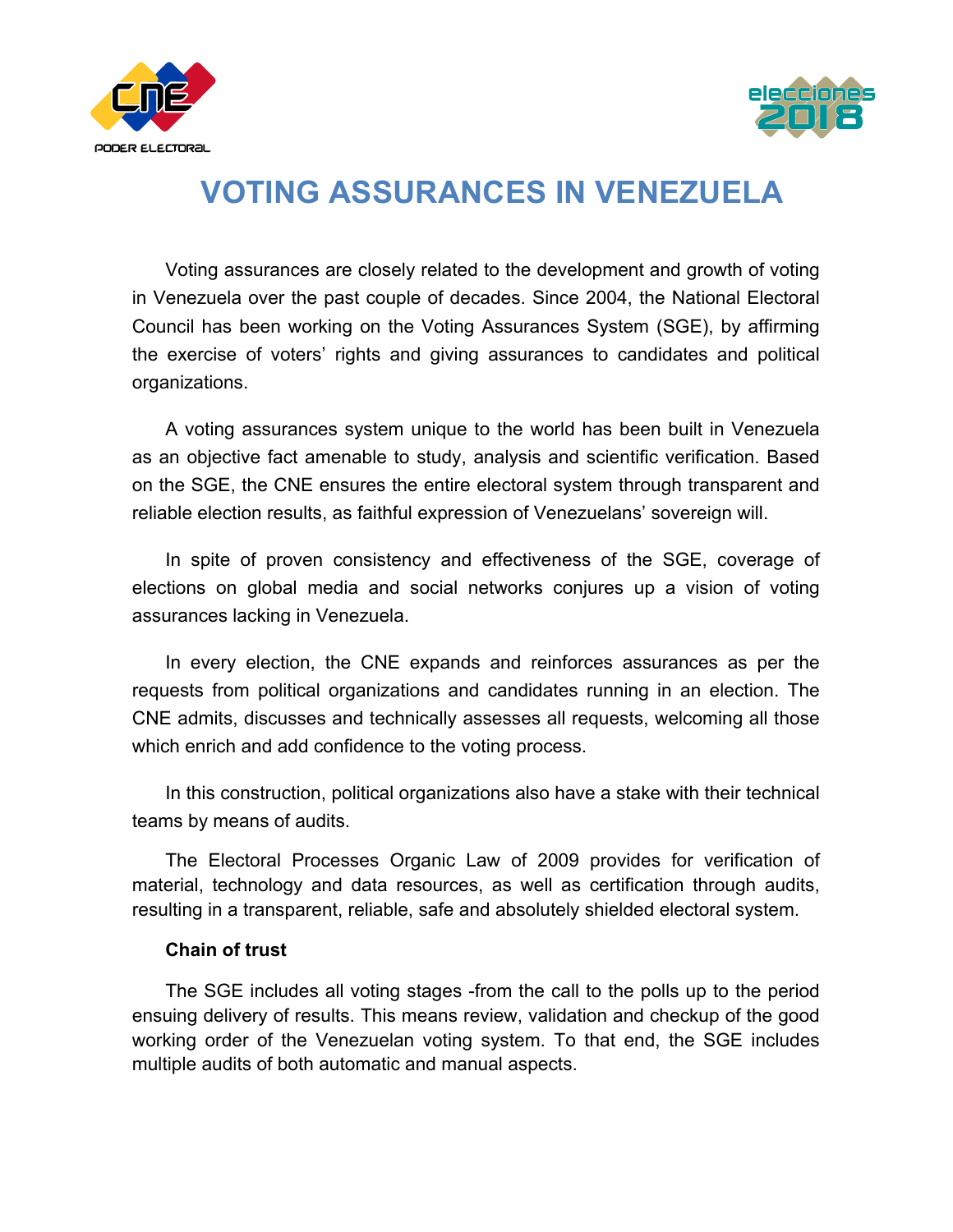



The SGE instills confidence in all stakeholders -political parties and organizations, candidates and voters-, thus ensuring the sovereign exercise of the right to vote under the principles of our participating and leading democracy.

The SGE boasts two fundamental constituent elements, inherent in organization, management and implementation of elections.

1. Assurances of a safe automatic voting system

Multiple audits include review of all components, software, voting data and even setup of voting machines and transmission systems. Political organizations running in an election check, audit and certify any and all factors and stages.

2. Assurances of transparent and trustworthy voting

The CNE makes every effort to inspire absolute confidence in all voters. Actions involve both automatic issues (e.g. audit of the programs set to select the members of balloting stations, state and municipal boards) and non-automatic issues (e.g. match of data recorded on voting rolls with the voter register).

The CNE makes decisions upon request of political organizations that become actions and are added to assurances. Take, for instance, the actions towards the faultless operation of polling stations.

## *1. Securing the automatic voting system*

Assurances of an automatic voting system are manifest in checks and balances for good working order, transparency and security.

Audits are intended to show transparency of the Venezuelan voting system; attest to the proper and effective operation of components, programs, processes and equipment; ensure a sound vote, and demonstrate vote inviolability.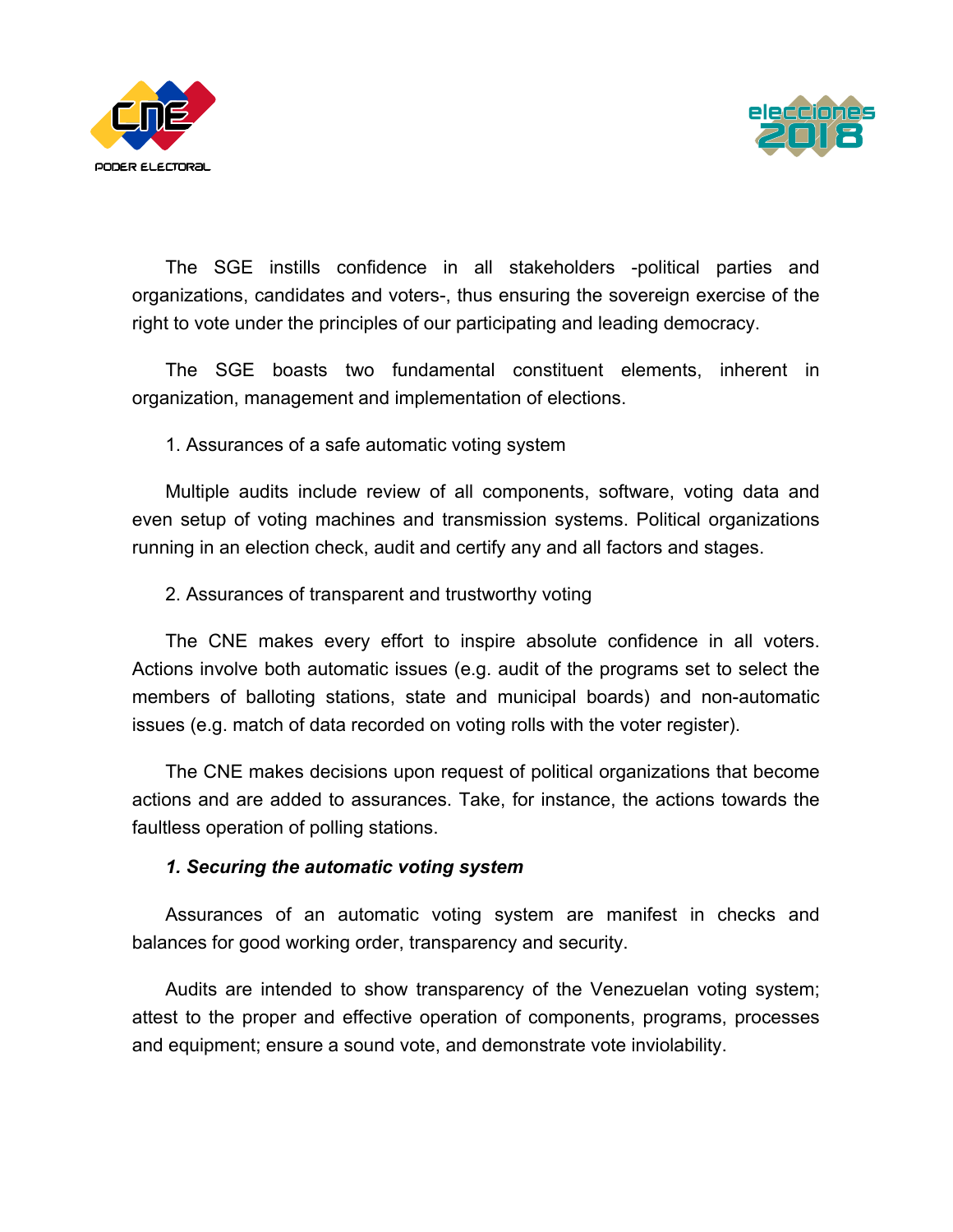



Audits are conducted of the software of voting machines, setup files of voting machines, voter data, tally software, technology infrastructure, and setup of voting machines. Mock election is run on a sample of voting machines one week in advance to the election. Audit of telecommunications is conducted before and after the election, in addition to citizen's verification.

The following stakeholders take part in audits:

- a. CNE experts
- b. Experts on behalf of interested political parties
- c. External auditors

Audits are transparent processes included in the CNE open-door policy. Highly qualified experts take part in audits to certify and check the operation of the voting system in accordance with the law and procedures.

Political parties help build the confidence chain insofar as they certify, for instance, that the voting machine software is complete, that it matches with the audited software, that it keeps same data after the election and that no component has been changed or altered.

In 2013, the CNE resolved to broadcast audits live, on internet -a significant decision as the audits can be witnessed by anybody in every last nook and cranny around the world. Moreover, such a decision adds further transparency and reliability to technical review.

Again, in 2013, the CNE resolved to engage domestic observes in audits, including NGO representatives.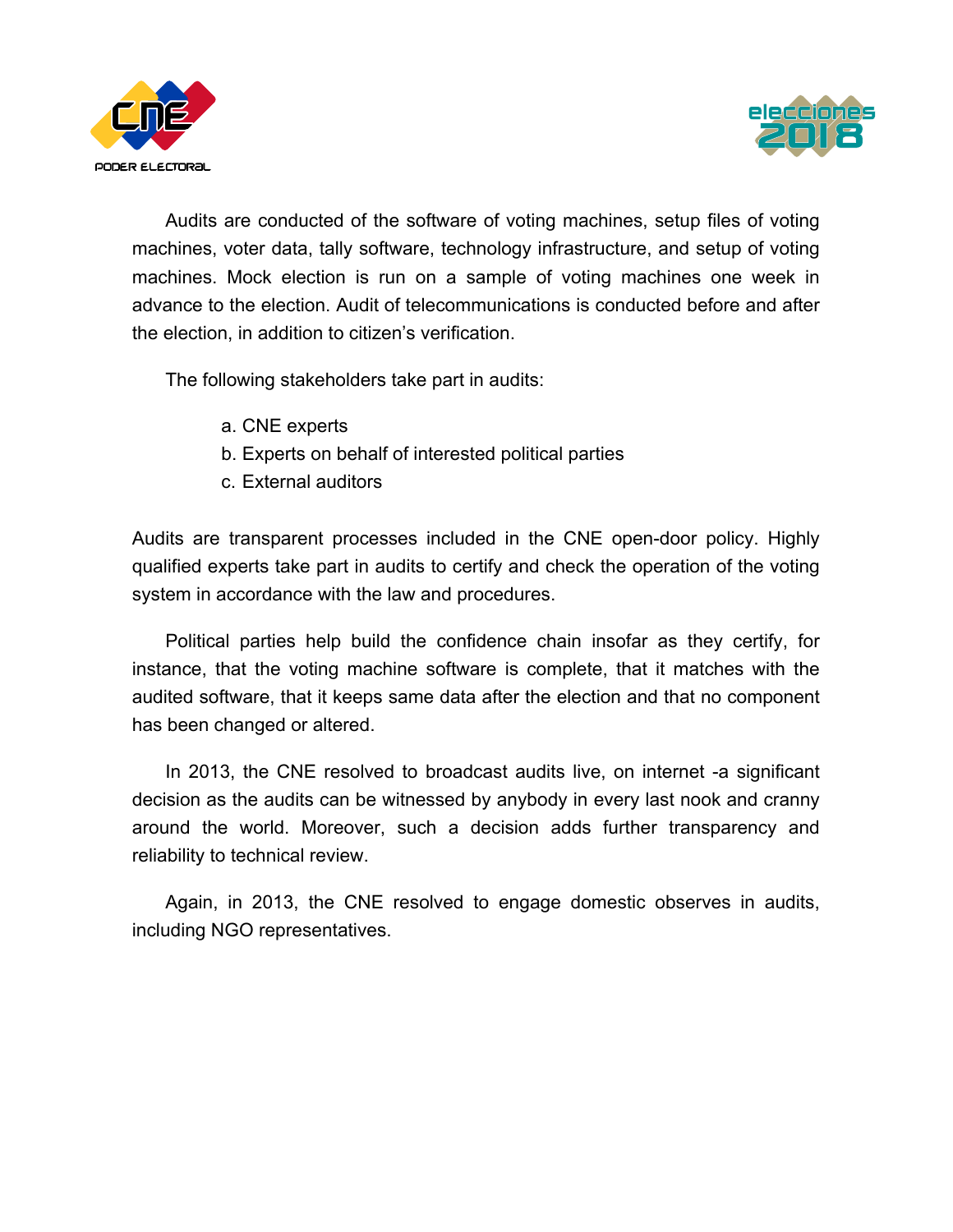



Domestic observers join any foreign observers eventually invited by the CNE. In this connection, the technical support offered by the Latin American Council of Electoral Experts (CEELA), composed of former directors of electoral bodies, has been invaluable indeed, for they have ample experience in management and organization of elections in their countries of origin and, therefore, are fully cognizant of election matters. Their valuable feedback has been useful for the technical reinforcement of the Venezuelan SGE.

## *1.1. IT security*

Login is among the major steps during audits of the voting system. Such security step refers to the audit of voting machine software, tally software, voter data base and means of delivery. The login password is separated and divided into political parties running for the election, external audits and the CNE.

This step is of utmost technical importance. Once a specific component is audited, a change can be made only if all the stakeholders log in at the same time. Thus, all stakeholders can rest assured that no component is to be altered after the audit or at any other moment, except for the involvement of all of them.

## *1.2. Safe and trustworthy data transmission*

In spite of the fullest assurances given by any election system, dissemination of inaccurate facts, pseudo-technical or biased assessment and even misinformation about elections have been business as usual.

In 2010, a negative perception was formed concerning the delivery of results. Rumor and unconfirmed news were irresponsibly spread by several means about a wire directly connecting balloting stations to the CNE tally room, with the intention of manipulating and altering the election results.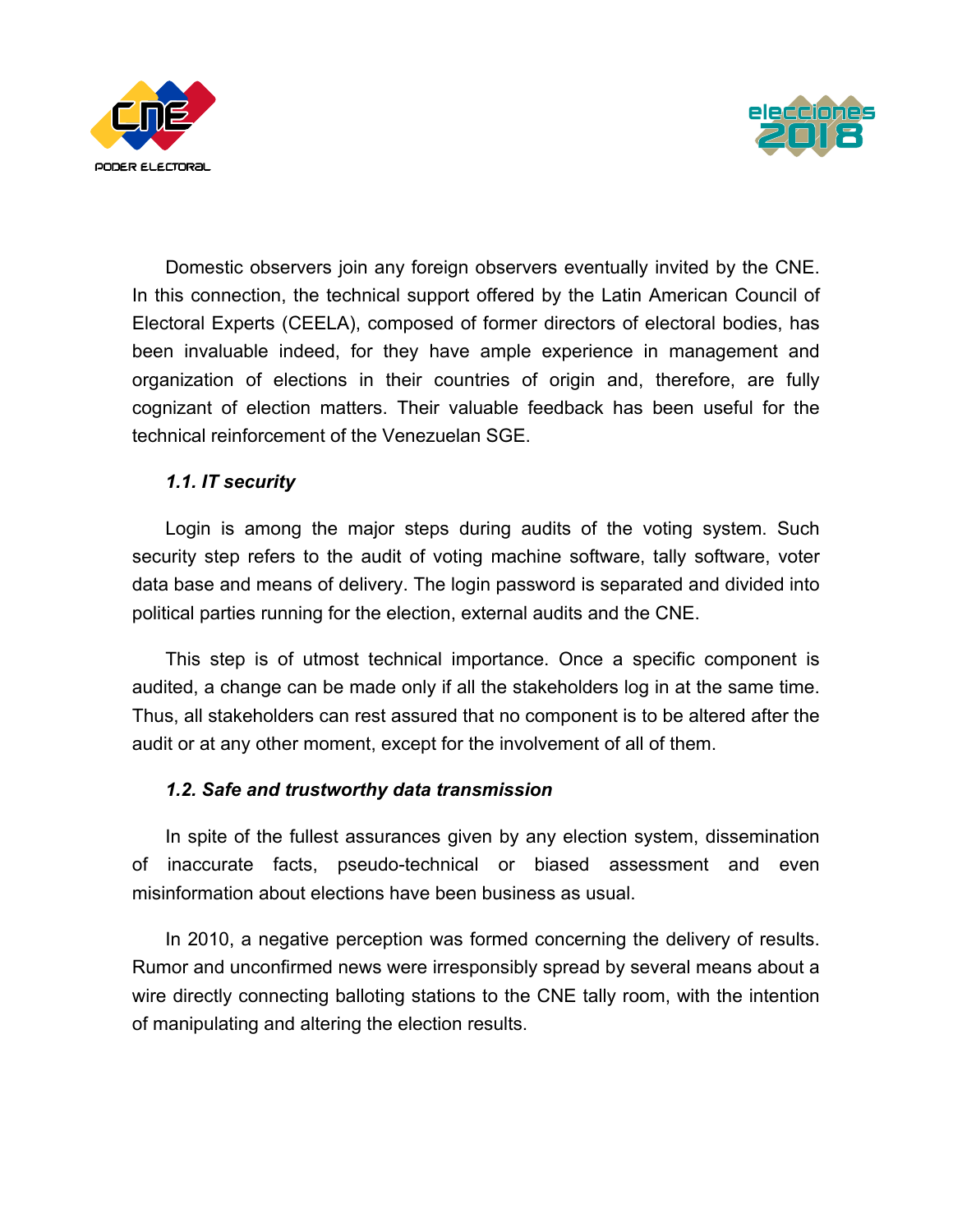



From that year on, the CNE would spearhead the audit of transmission means. In this way, the CNE just cashed in on the smear campaign to move ahead with a new certification step.

Since then, political parties also take part in the audit to confirm that voting data transmission is technically appropriate and absolutely clean the day before and the day after the polls. Since its implementation, the day-after audit of transmission means has never indicated any glitches at all. This is reassuring, on the understanding that the election results are consistent with the transmitted data.

## *1.3 Citizen-initiated audit*

Major contributions of the Venezuelan SGE includes citizen-initiated audit. Implemented in 2004, it deals with physical review of vote receipts to check the good working order of voting machines and consistency of the results counted in the voting machines. Citizen-initiated audit covers 54% of all polling stations. It includes poll workers, witnesses on behalf of political parties, voters, domestic observers and foreign aides.

No such assurances exist anywhere in the world. In some countries, it is even impossible to think about an audit of transmission means because transmission takes place via telephone call. Vote tally cannot be audited because votes are not counted, but the data recorded in vote logs. In some cases, bulletins rely not on vote count, but on exit polls or scanned records. Even in some cases, official results are provided one month after the election or later.

Based on the experience, as proven time after time in over 23 elections, the CNE takes pride in affirming that no voting system is as secure as the Venezuelan voting system.

#### *2. Assurances of transparent and trustworthy voting*

Quite a few components and procedures offer transparency and trust in every election.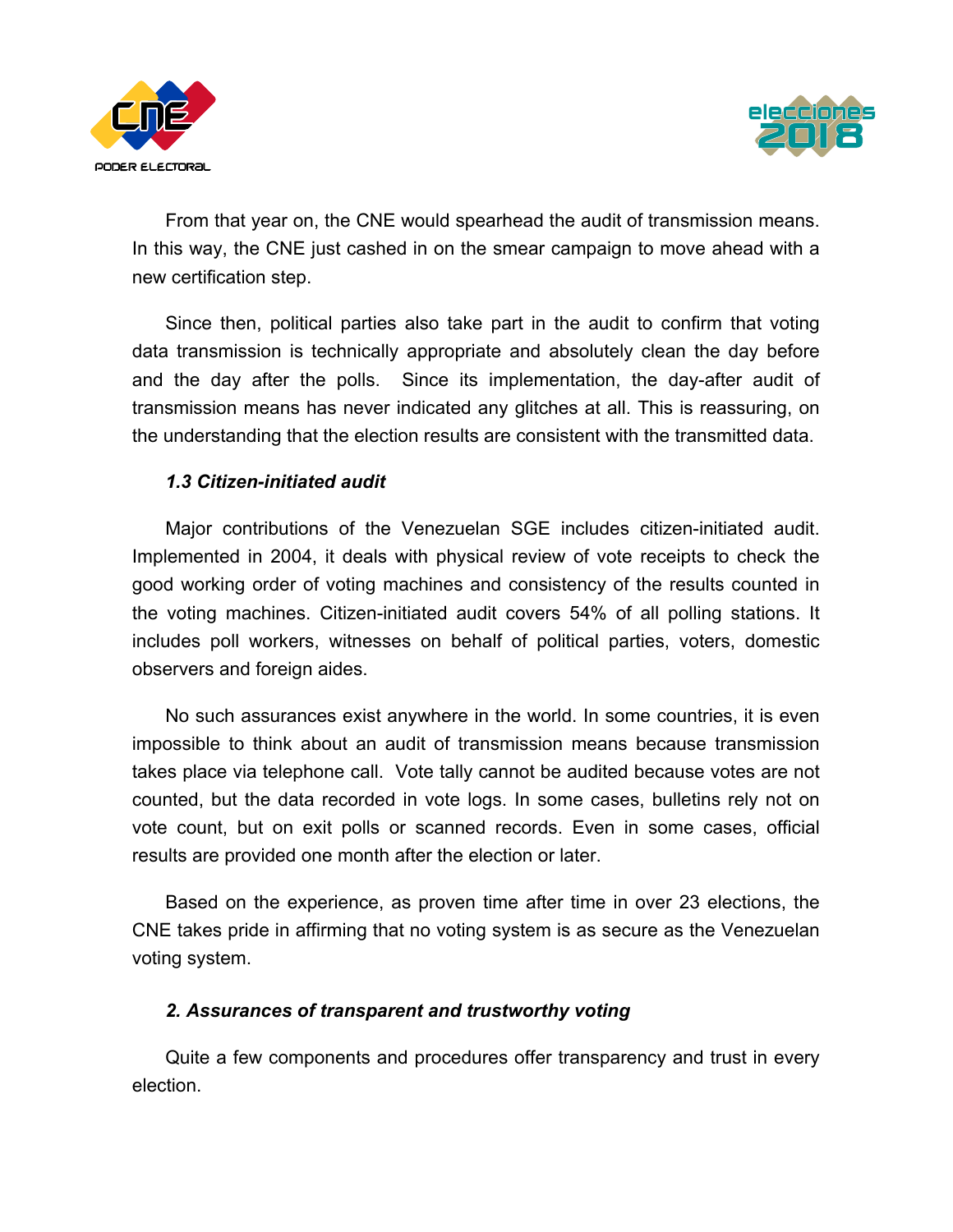



Some years ago, political organizations requested the CNE to print in the count records of each polling station information on the voting closing time. The request emerged in the middle of intense political debate in the country. The CNE admitted the request. Today, it forms an integral part of the SGE.

Unplugging voting machines from transmission means during voting was among the initial requests from the CNE, made in 2004. Since them, voting machines are connected only to forward the results to the tally room, after printing out and delivering the count records to the witnesses of accredited political organizations.

Although not included in the operation of the automatic voting system, some audits form an integral part of voting, namely the audits of the voter register, voting rolls, data base and software for randomization of the members of state and municipal boards and poll workers.

Furthermore, additional steps have been taken for further assurances, including, but not limited to, the following:

Express prohibition against taking photos of the vote in order to safeguard vote secrecy.

• Delivery to political organizations of the final voter register.

• Surveillance of the election campaign by electoral monitors deployed nationwide.

- Designation of the tasks of military troops cooperating with voting.
	- Outline of the tasks of polling station coordinators.

Setup of a hotline only for political parties in order to settle any dispute on the election day.

• Presence of witnesses acting on behalf of political parties on all the sites established by law.

• Steps to prevent misuse of assisted vote.

• Appropriate education in polling stations on voting measures and regulations for voters to know, abide by and enforce them.